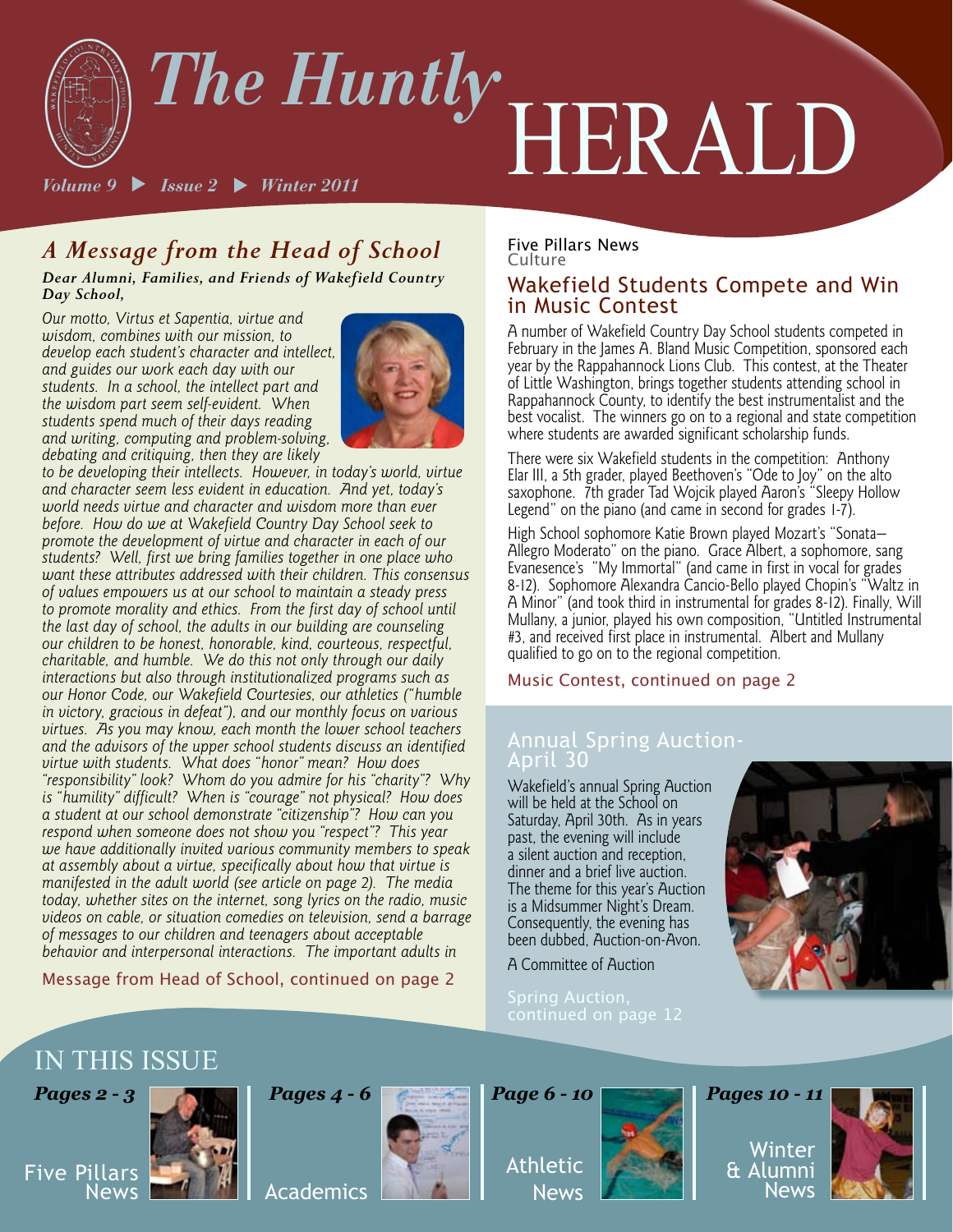#### Message from Head of School, continued from page 1

*our children's lives, their teachers and parents, have a responsibility to provide another message—an alternative voice that sounds in their heads when they are in the midst of decision-making. If we don't do this, if we are not explicit and clear about integrity and ethics, then our children will grow up increasingly convinced that they should accept and display self-gratifying and self-serving behaviors. I am proud to serve in a school that accepts this responsibility and enrolls families who collaborate with us to promote character and virtue in each of our students. We all work on these goals with our students, and we are succeeding. The "honesty jar" that sits on the conference table in my office, full of found and turned-in money, is one small example that reminds me of this reality every day.* 

Kathleen Grove

#### Music Contest, continued from page 1

They competed in the next round of the James Bland Competition in March. While neither progressed to the next level, they performed well. Wakefield's audience members outnumbered those of every other school by a ratio of ten-to-one. Upper school students traveled to the venue in Gainesville to encourage their classmates. "Their presence reaffirmed the sense of family for which our school is known," said Mrs. Kathleen Grove.

#### Wakefield 2010 Yearbook Wins Award

Wakefield Country Day School's 2010 Yearbook, *Virtus et Sapientia*, received a First Place Award in the annual competition for such publications conducted by the American Scholastic Press Association in College Point, New York. The award was announced this month and a certificate for the award was presented to the Head of School, Kathleen Grove, on January 5th at the School's weekly Assembly. At that time, Grove recognized Yearbook Advisor and faculty member, Marcy Lauben, as well as student editorial assistant, Luke Dumont, a sophomore from Winchester. "Their leadership made this award possible,"

she said. The yearbook was evaluated and judged among the best in the competition in the categories of content presentation, page design, photography, publication structure

### Guest Speakers Extol the Virtue of the Month

Part of Wakefield's educational process is focusing on a virtue each month. This



year, various community members are coming to school to speak briefly at the first Assembly of the month about the

virtue and its significance in the adult world. The first three such speakers were profiled in the fall issue of this publication. The next member of the Speaker Series was Rev. Jon Heddleston, who spoke on humility. Manifesting his former career as a high school teacher, Rev. Heddleston delivered an engaging lesson plan on humility. He first used a hand mixer with two blades to illustrate to the younger children the aspect of respecting others' contributions and not thinking too much of yourself. He shared an anecdote with the upper school students about his freshman typing experience, bringing in a Royal typewriter—something many students probably had never seen. He concluded by referencing Benjamin Franklin's self-improvement plan which did not at first include humility. And he read from his own journal about his prayer for guidance in serving others and practicing humility. Heddleston, pastor of Reynolds Memorial



Baptist Church in Sperryville, is the husband of our grade two teacher, April Heddleston, and the father of Bret Heddleston,

our student government president, and of alumna Joy Heddleston.

In January, the speaker was Rev. Phil Bailey, who discussed courage. Rev. Bailey spoke eloquently, quoting C.S. Lewis who said it is the prerequisite for the practice of all the other virtues. He reminded students that courage comes from the Latin for heart and does not mean you're not afraid—it means doing what is right even when you are afraid. He referenced varying examples of courage, from our soldiers in Iraq and Afghanistan to the lion in The Wizard of Oz to The Brave Little Toaster to Jackie Robinson. Rev. Bailey attended Lynchburg College where he earned his degree in Health and Physical Education and then earned his Divinity Degree from Wake Forest University. He has served Washington Baptist Church as its minister for 15 years.

The next speaker was John McCarthy, Rappahannock County Administrator, who



spoke on the virtue of citizenship. **McCarthy** used Abraham Lincoln's **Gettysburg** Address as his theme, sharing the well-

known 272 words, and identified key points. He urged Wakefield's students to each give of themselves for the common good. "Even if we are not called upon to sacrifice our lives," he said, "we can vote, participate in local, state, and national affairs; obey the law; and care for our neighbors." McCarthy particularly urged the students to be heard, to speak their minds even as they respect the opinions of others, and to engage those people, with whom they disagree, with civility. He reminded the students that our civic duty is never done. In her introduction of McCarthy, Head of School Kathleen Grove said, "his service on many boards, from the Fauquier Hospital to the Child Care and Learning Center, as well as his work as an adjunct professor at the University of Mary Washington, make him an especially appropriate community representative for this important value of citizenship."



In March, Mark Strauss addressed the students regarding perseverance. Strauss used a pot of soup or stew as a metaphor for

perseverance, adding ingredients such as goals, dreams, desires, energy, natural ability, imagination, and a pinch of stubbornness. He stirred up the mixture, adding a suggestion from the audience, "life." Then he described his own life and his efforts first to achieve his doctorate after arriving in the United States at age 16 without an education or any English and then to become an artist. The students paid close attention and responded positively to his inspiring story. Strauss was born in 1930 in Lwow (Lviv) Poland which is now part of Ukraine. He is Jewish. When the Germans occupied Poland in the early 1940's, he was just a young boy. He and his family were forced to live in a Jewish ghetto. Fortunately, he was able to hide away until the end of the German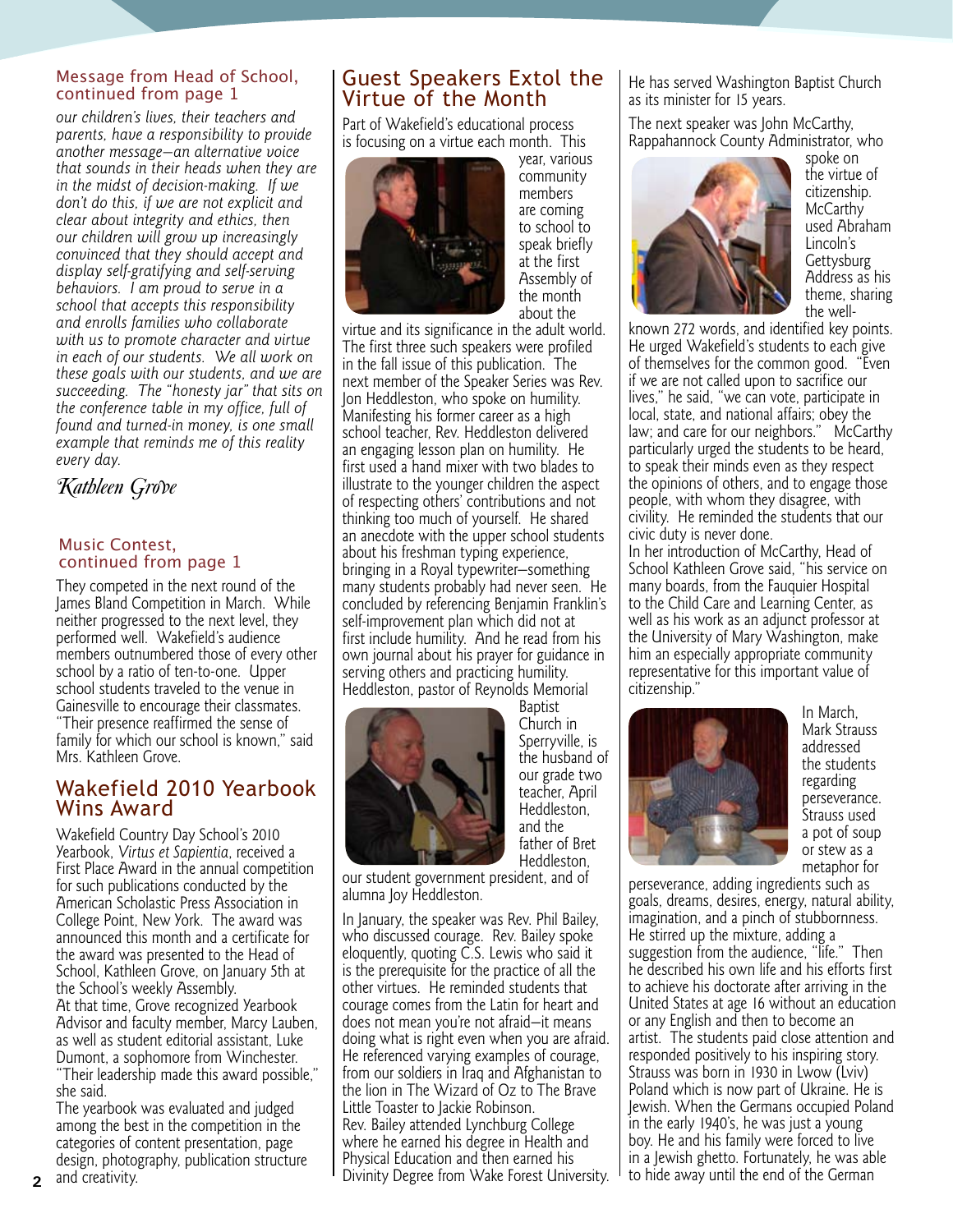occupation. Strauss has made it a personal cause to educate American youth about the Holocaust and his experiences as a survivor, so that we will never forget both this atrocity and the kindness of strangers. In January of 1947, he arrived in the U. S. He went on to receive a PhD in Physical Chemistry. He is married with three children and has five grandchildren. He lives in Shenandoah County on a farm.

#### Wakefield Students Find Volleyball Success

Five Wakefield Country Day School students competed in the 2011 Capital Classic Volleyball Tournament at the Washington Convention Center in DC over Presidents' Day weekend. There were over 550 teams from the east coast and Canada that played over the three days of the tournament. It was the third year of competition for three of the players and the first for the other two.

Although they play together for Coach Suzanne Zylonis at Wakefield during the year, they are all on separate club teams. Junior Amanda Carroll's ( BRYC 17's) team finished in 3rd place out of 63 teams; additionally, Senior Christine Pankow's (SYAVB Green 18's) team finished 3rd out of 46 teams. Also competing were freshmen Sarah Nelson and Kimberly Pankow, as well as Willow Lynn, an 8th grader.

"We did somewhat better than expected," Christine Pankow said. "It was a good bonding experience with our team and a chance to learn from other teams." "It was interesting to see how other teams play and communicate on the court," Nelson said. Lynn added that she was "impressed by the dedication of all the players and their coaches."

"What was surprising was the number of teams, with their supporters and parents," Carroll said. "We had fun." Kimberly Pankow said. "But we also took books with us and did our homework." All of the players agreed that they enjoyed seeing competitors from teams that they have



**Pictured, from left to right, are Wakefield students Willow Lynn (VPVA 14's)-8th grade; Sarah Nelson (WLVBC 16's)-9th grade; Amanda Carroll (BRYC 17's) junior; Christine Pankow (SYAVBC Green 18's)-senior; and Kimberly Pankow (VPVA 15's)-9th grade.**

played before who now have become friends.

The Club team season for these players continues through April, with several large tournaments on weekends still to come.

### Wakefield's Pankow Wins State Scholarship

Christine Pankow, a senior at Wakefield Country Day School, was selected as a

winner of a prestigious John C. Youngblood Scholarship by the Virginia Interscholastic **Athletic Administrators Association** (the state



Athletic Directors organization). The VIAAA awards four scholarships each year to qualified seniors in the name of their founder and athletic administration pioneer, John C. Youngblood. He was also a key figure in the national organization, the NIAAA. Pankow, from Flint Hill, was a candidate in a pool of highly qualified seniors of public and private schools from all over the state of Virginia. The one-year scholarship award is for \$1,500. Pankow was the Conference Co-Player of the Year this fall in volleyball; she was a starter on the basketball team. "Christine Pankow is a very deserving winner of the John Youngblood Scholarship from the VIAAA," said Wakefield's Athletic Director, Mike Costello. "The pool of applicants is always highly qualified if not over qualified for the criteria. This year's winners were no exception and include a young lady who plans to attend MIT. Christine demonstrated community service and leadership in her athletic career, the qualities the VIAAA looks for when awarding these scholarships. This award is a testament to her hard work and dedication to be the best student athlete she can be. This is a great reflection on Christine, her family and Wakefield Country Day School."

Pankow and her parents will be recognized at the awards banquet at the VIAAA annual conference in Norfolk at the end of March.

#### Wakefield's First Grade Class Aids Operation Gratitude

The First Grade Class at Wakefield Country Day School was recently thanked for its participation this winter in Operation Gratitude. As part of their commitment

to Service—one of Wakefield's Five Pillars of Education—they brought in items to be shipped to military members who are serving overseas.

"The children brought in candy, snacks, small toys (for the soldiers to share with children they meet overseas) and toiletry items throughout the months of November and December," said Jennifer Thede, Wakefield's 1st Grade teacher. "In class, the students wrote many notes and drew pictures to share with the servicemen and women overseas."

In all, the 14 1st graders donated 13 pounds of candy, letters and assorted items that were part of over 100,000 'chock full' Patriotic and Holiday Care Packages that went overseas. The packages contained snacks, toiletries, entertainment items and letters from caring students and adults. "Receipt of such demonstrations of love and concern from the homeland offers our troops a much-deserved respite from the hardships

of service, and is always greeted with enthusiasm and great appreciation," wrote Carolyn Blashek, president of Operation Gratitude, in thanking the students.

## New Fauclty Member

Since the start of the school year this past fall, Wakefield has added a new Faculty



member. Her name is Kathy Weghorst and she teaches grammar and composition to the 8th grade. She started at the School in mid-November. "I am enjoying

my fellow faculty members," Mrs. Weghorst said. "Everyone has been so welcoming. I like the collegial environment and the closeknit community atmosphere."

After earning a bachelor's degree in psychology and business, Mrs. Weghorst received an MBA degree from the University of Pittsburgh. She then started a career in marketing and human resources. She got her teaching certificate from Old Dominion University and the University of Phoenix. She first taught at Rappahannock Elementary School. Mrs. Weghorst has two daughters who are currently in the 4th and 2nd grades.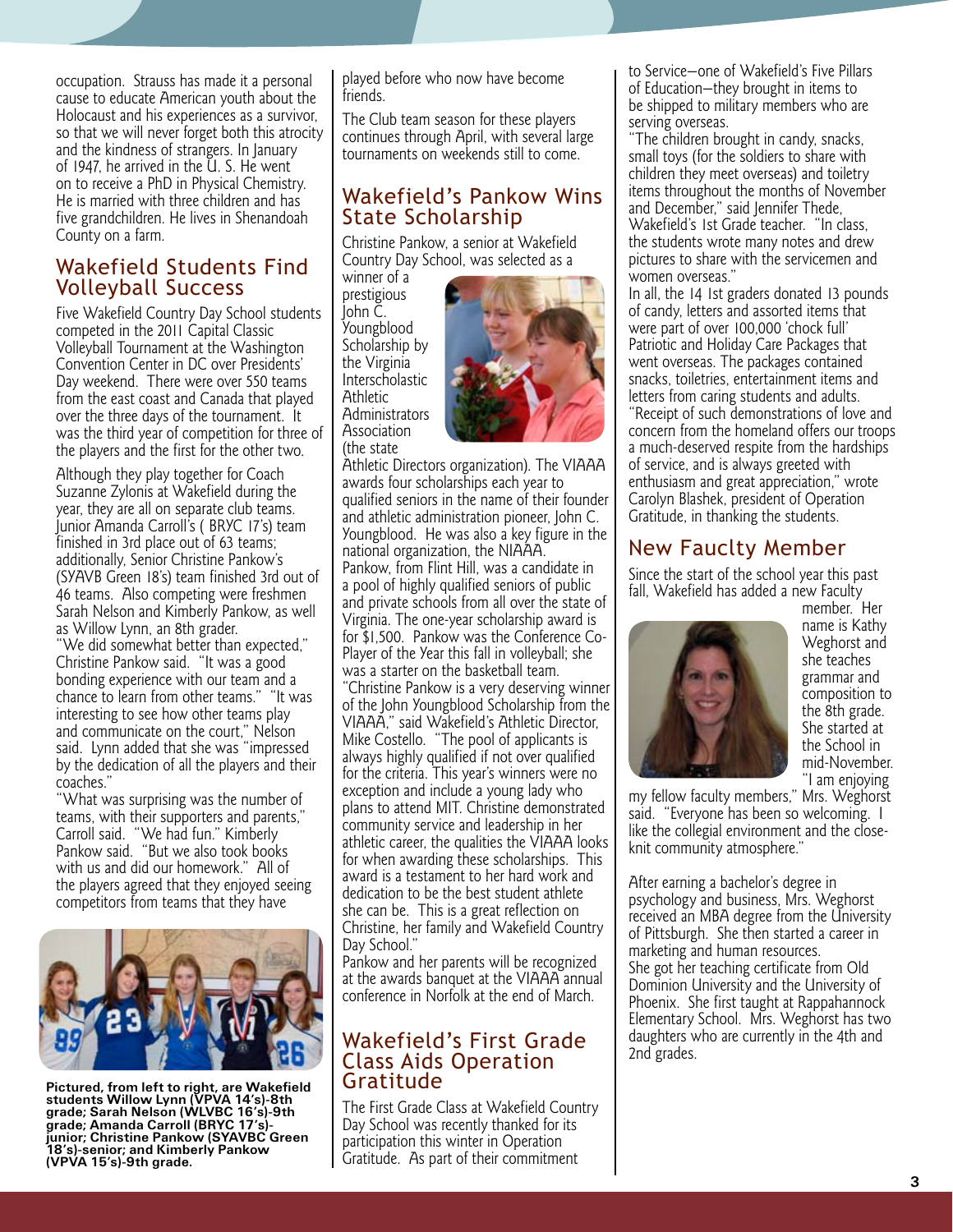## Academics

#### Wakefield Students Excel in Writing Contest

Sixteen Wakefield Country Day School students took prizes in the annual Holiday Writing Contest at Samuels Public Library. In this 32nd year for the contest, Wakefield students received almost half

of the 33 prizes that were awarded. All of the student winners

received their prizes and were able to read their winning entries aloud at a reception at Samuels Library on December 22.

The Royal Oak Book Shop co-sponsors the contest with the Library, and awards gift certificates to the First place winners. National Media Services assists with the

publication of a booklet with all the winning entries and some submitted artwork. The booklets are for sale at the Library for \$3 each.

Wakefield's award-winning students were as follows: First Grade: Farah Shahida, First Place; Second Grade: Austin Farley, Second Place, Jazmyn Nikole Kenney, Third Place;

Third Grade: Brighton Craig, First Place, Molly Packwood, Second Place, Shannon Vernick, Third Place; Fourth Grade: Brooke Miller, Second Place; Fifth Grade:

Andrew Kivolek, Second Place; Sixth Grade: Alyssa Hamilton, First Place; Seventh Grade: Rebecca Paulisch, First Place, Abe Nolan, Second Place, Megan Kelley, Third Place; Eighth Grade: Lily Lauben, First Place, Karis Tschopp, Second Place, Sam Mullany, Third Place; and Eleventh Grade: Marina Ishizuka, First Place.

### Griffin Wins Wakefield's Geography Bee

Douglas Griffin, a 5th grader at Wakefield Country Day School, won the school-level competition of the National Geographic Bee on January 7, and now has a chance to compete for a \$25,000 college scholarship. The school-level Bee, at which students answer oral geography questions, is the first round in the 23rd annual National

Geographic Bee, sponsored this year by Google. The Bee is open to students in grades 4 through 8 and Griffin, from Broad Run, won out over nine other Wakefield competitors in those grades. He will now take a written test for school winners. Up to 100 top scorers on this test of school winners in Virginia will be eligible to compete in the State Bee in April. State



champions and a teacher-escort will be brought to Washington, DC by the National Geographic Society for the national championship rounds at the end of May.

The Bee was conducted at Wakefield by teachers Christine Chatelain, Ann Pankow and Lori Perry.

### Wakefield Country Day Hosts Science Fair

For the annual Science Fair at Wake field Country Day School, projects are completed by students in Grades 1 to 6. Those in Grades 1 and 2 do a class project; students in Grade 3 do a group project in school with one or two classmates; and students in grades 4 to 6 complete an independent project at home. Students are expected to fol low the steps of the scientific method, including some research on their topic. All of the projects were displayed in



the School's Auditorium in mid-February. Selected students presented the results of their project to the entire school body at weekly Wednesday morning assemblies.

### Wakefield's Upper Class Students Learn About the Passions that Drive Them

Junior and senior students at Wakefield Country Day School recently had an informative and perhaps transformative experience at the School. They completed a psychological instrument, an analysis tool, that showed them aspects of their personality that will help them understand how to study better, excel more and move forward with their lives and careers. The instrument—the Passion Profiler—was developed by Alaina Love and Marc Cugnon, two Wakefield parents. They assisted the students by administering the instrument and then leading them in a discussion of the results to show them how to interpret what the results indicated about their passions.

Love and Cugnon, who reside in Flint Hill, provide services through their company, Purpose Linked Consulting, to Fortune 500 firms, private com panies, hospitals and universities. "The instrument was developed for busi ness people," he said. "But we're working on adapting it for high school and college students."

The Profiler identifies and measures ten specific archetypes (or patterns) of passion, and it establishes a hierarchy of the passions that the individual demonstrates. The ten archetypes are Builder, Conceiver, Connector, Cre ator, Discoverer, Processor, Transformer, Altruist, Healer and Teacher. Each student was given a report showing the results of their completion of the instrument and identifying their top three passion archetypes, what the leaders call the 'Passion Archetype Cluster.' Once their primary passions were identified through this analysis, then the students met with those with similar archetypes to list the strengths and vulnerabilities of each pas sion.

"I didn't have a lot of faith in it at first," said Isabelle Eastham, a senior from Flint Hill. "But it turned out to

be a really interesting process and the results are on a par with what I previ ously thought were my interests and passions."

The students also received informa tion on how they compared to their classmates and on how their arche types were activated at school. The students' evaluations reported great interest in this device which helped them learn and think about themselves and their future decisions, whether for

senior thesis topics, college courses, or vocations.

"The response of Wakefield's students was encouraging," Love said. "They had a lot of energy and enthusiasm. This beginning of their process

#### Passions, continued on page 6

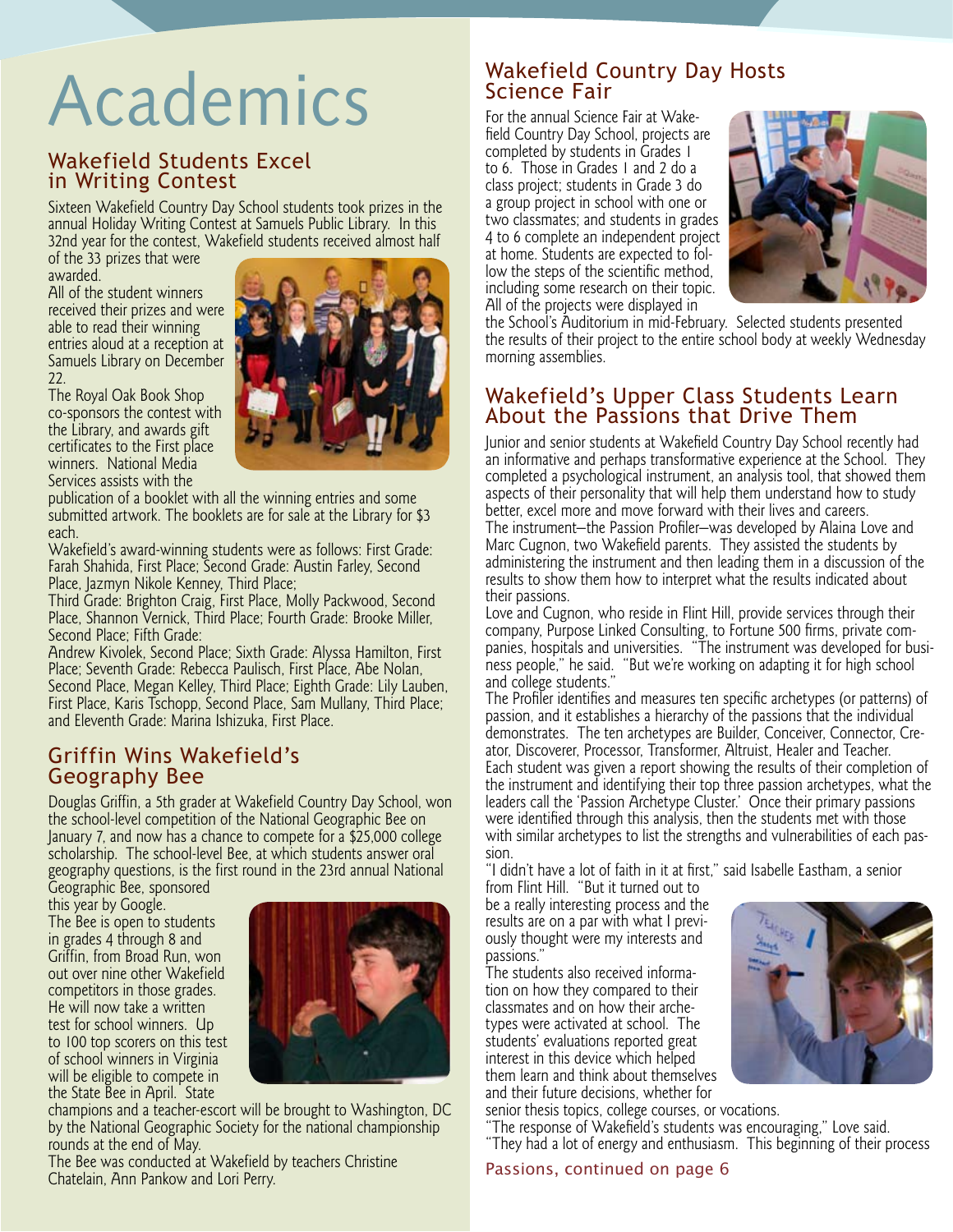### 2010-2011 2nd & 3rd Quarter Honor Roll



**Head of School Honors Katie Brown (10)** *2nd & 3rdQ*



**Head of School Honors Marina Ishizuka (11)** *3rdQ*

#### **GRADE 4 FIRST HONORS**

**Connor Baker** *2nd & 3rdQ* **Tatiana Calderon** *2nd & 3rdQ* **Rachel Cieplak** *2nd & 3rdQ* **Lucy Clark** *2nd & 3rdQ* **Shannon Kelley** *2nd & 3rdQ* **Brooke Miller***2nd & 3rdQ* **Eva Parios** *2nd & 3rdQ* **Lily Shahida** *2nd & 3rdQ* **Cade Short** *2nd & 3rdQ* **Brooke Woodward** *3rdQ*

#### **GRADE 4 SECOND HONORS**

**Sam Barnes** *2nd & 3rdQ* **Porter Gilliam** *2nd & 3rdQ* **Tori Stringfellow** *3rdQ* **Drake Summers** *2nd & 3rdQ* **Alec Williams** *2ndQ* **Brooke Woodward** *2ndQ*

#### **GRADE 5 FIRST HONORS**

**Harrison Wells** *2nd & 3rdQ* **Bernie Cieplak** *2nd & 3rdQ* **Ben Cotter** *3rdQ*  **Catherine Deane**  *2nd & 3rdQ* **Anthony Elar III** *3rdQ* **Channing Entrican** *3rdQ* **Connor Glennon** *3rdQ* **Joseph Gold** *2nd & 3rdQ*  **Douglas Griffin** *2nd & 3rdQ* **Andrew Kwolek** *2nd & 3rdQ* **Drake Lynn** *2nd & 3rdQ* **Alice Maley** *3rdQ* **Christopher O'Heir** *2nd & 3rdQ* **Kathryn Phillippe** *2nd & 3rdQ* **Connor Poe** *2nd & 3rdQ* **Jackson Romine** *2nd & 3rdQ* **Grace Seaborn** *2nd & 3rdQ* **Alexander Smith** *3rdQ*  **Landon Thede** *2nd & 3rdQ* **Josie Vernick** *2nd & 3rdQ*

#### **GRADE 5 SECOND HONORS**

**Ben Cotter** *2ndQ*  **Channing Entrican** *2ndQ* **Amanda Gilliam** *2nd & 3rdQ* **Connor Glennon** *2ndQ* **Alice Maley** *2ndQ* **Emma McGunigal** *2nd & 3rdQ* **Emerson Shepard** *2nd & 3rdQ* **Alexander Smith** *2ndQ* **Owen Youngquist** 

#### *2nd & 3rdQ* **GRADE 6 FIRST HONORS**

**Campbell Baker**  *2nd & 3rdQ* **Lucas DuMez** *3rdQ* **Gage Landis** *2nd & 3rdQ* **Nicholas Leskovec** *2nd & 3rdQ* **Haze Packwood** *2ndQ* **Tanner Perry** *2nd & 3rdQ* **Tatumn Vaught** *2nd & 3rdQ*

#### **GRADE 6 SECOND HONORS**

**Jonathan Carrier** *2nd & 3rdQ* **Lucas DuMez** *2ndQ* **Haze Packwood** *3rdQ* **Brianna Rodriguez** *2nd & 3rdQ* **Tara Salak** *2nd & 3rdQ*

#### **GRADE 7 FIRST HONORS**

**Brier Clough** *3rdQ* **Aaron Corbett** *2nd & 3rdQ* **Joseph Dowell** *2nd & 3rdQ* **Alyssa Hamilton** *2nd & 3rdQ* **Taylor Jones** *3rdQ* **Megan Kelley** *2nd & 3rdQ* **Carolina Leonard**  *2nd & 3rdQ* **Monica Marciano**  *2nd & 3rdQ* **Brendan Martyn** *3rdQ* **Mollie Miller** *2nd & 3rdQ*



**Honors Marc Cugnon (10)** *2nd & 3rd<sup>Q</sup>*



**Head of School Honors Zeb Becker (12)** *2ndQ*

> **Abe Nolan** *2nd & 3rdQ* **Shane O'Heir** *3rdQ* **Christopher Parios** *2nd & 3rdQ*

**Rebecca Paulisch** *2nd & 3rdQ* **Rahmet Rahimi** *3rdQ*

**Tad Wojcik** *2nd & 3rdQ* **GRADE 7 SECOND HONORS**

**Gabriel Cancio-Bello** *2nd & 3rdQ* **Kendall Carroll** *2nd & 3rdQ* **Brier Clough** *2ndQ* **Taylor Jones** *2ndQ* **Brendan Martyn** *2ndQ* **Shane O'Heir** *2ndQ* **Nikolas Patton** *3rdQ* **Rahmet Rahimi** *2ndQ* **Julia Weir** *2nd & 3rdQ*

#### **GRADE 8**

**FIRST HONORS Anna Clark** *3rdQ* **Maeve Dale** *3rdQ* **Lily Lauben** *2nd & 3rdQ* **Willow Lynn** *2nd & 3rdQ* **Ixel Ochoa** *2nd & 3rdQ* **Ashlyn Ramey** *3rdQ* **Ashley Rhein** *2ndQ* **Madison Romine**  *2nd & 3rdQ* **Karis Tschopp** *2nd & 3rdQ* **Harper Van Ness** *3rdQ*

#### **GRADE 8 SECOND HONORS**

**Anna Clark** *2ndQ* **Maeve Dale** *2ndQ* **Josephine Hopkins** *2ndQ* **Tim Johns** *2nd & 3rdQ* **Jessica Leskovec** *2nd & 3rdQ* **Sam Mullany** *2nd & 3rdQ* **Chris Payne** *3rdQ* **Ashlyn Ramey** *2ndQ* **Freya Rodriguez** *2ndQ* **Ashley Rhein** *3rdQ* **Harper Van Ness** *2ndQ*



**Head of School** 



**Head of School Honors Christine Pankow (12)** *2nd & 3rdQ*

#### **GRADE 9 FIRST HONORS**

**Sean Brown** *2nd & 3rdQ* **Alex Foster** *2nd & 3rdQ* **Emily Hennessy** *2ndQ* **Sam Nolan** *2nd & 3rdQ* **Kimberly Pankow** *2ndQ* **Rachel Paulisch** *2nd & 3rdQ* **Ahmed Rhaimi** *2nd & 3rdQ*

**Michael Stone** *3rdQ* **GRADE 9**

## **SECOND HONORS**

**Emily Hennessy** *3rdQ* **Briana Johnson** *2nd & 3rdQ* **Kimberly Pankow** *3rdQ* **Sydney Penza** *3rdQ* **Eva Pepe** *2nd & 3rdQ* **Michael Stone** *2ndQ*

#### **GRADE 10 FIRST HONORS**

**Grace Albert** *2nd & 3rdQ* **Alexandra Cancio-Bello** *2nd & 3rdQ* **Rachel DuMez** *2nd & 3rdQ* **Henry Johnson** *2nd & 3rdQ* **Brittany Kwolek** *2nd & 3rdQ* **Konstantin Langenberg** *2nd & 3rdQ* **Mary Leskovec** *2nd & 3rdQ* **Carl Liles** *2ndQ* **Caroline Murray** *2nd & 3rdQ* **Sarah Nelson** *2nd & 3rdQ* **Alejandro Rodriguez** *2nd & 3rdQ* **William Scaring** *2nd & 3rdQ*  **Hannah Tufts** *2nd & 3rdQ* **Lucy Van Ness** *2nd & 3rdQ* **Shannon Weir** *2nd & 3rdQ*

#### **GRADE 10**

**SECOND HONORS Daniel Chadduck** *2nd & 3rdQ*



**Head of School Honors Makenzie Magaro (10)** *2nd & 3rd<sup>Q</sup>*



**Head of School Honors Cynthia Rodriguez (12)** *3rdQ*

> **Sam Lilburn** *2ndQ* **Carl Liles** *3rdQ* **Conor O'Heir** *2nd & 3rdQ* **Weihan Xiao** *2nd & 3rdQ* **Zeyang Yu** *2ndQ*

#### **GRADE 11 FIRST HONORS**

**Austen Cloud** *3rdQ* **Greg Czekaj** *2nd & 3rdQ* **Woody Hazel** *2nd & 3rdQ* **Marina Ishizuka** *2ndQ* **Will Mullany** *2nd & 3rdQ* **Michael Pearson** *2ndQ* **Brian Shafran** *2nd & 3rdQ*

#### **GRADE 11 SECOND HONORS**

**Amanda Carroll** *2ndQ* **Benjamin Hopkins** *2nd & 3rdQ* **Daniel Larner** *3rdQ* **Maxime Manzi** *2ndQ* **Michael O'Heir** *2nd & 3rdQ* **Michael Pearson** *3rdQ*

#### **GRADE 12 FIRST HONORS**

**Laura Bancroft** *2nd & 3rdQ*  **Zeb Becker** *3rdQ* **Lauren Castle** *2nd & 3rdQ* **Bret Heddleston** *2nd & 3rdQ* **Alex Hernandez** *2nd & 3rdQ* **Jessica Lester** *2ndQ* **Jonathan Leskovec** *2ndQ* **Ian McCool** *2nd & 3rdQ* **Cynthia Rodriguez** *2ndQ* **Brittany Spence** *2nd & 3rdQ* **Victoria Turner** *2nd & 3rdQ*

#### **GRADE 12**

**SECOND HONORS Hunter Kapp** *3rdQ* **Jonathan Leskovec** *3rdQ* **Dylan Marchi** *2nd & 3rdQ*

**Luke Dumont** *2ndQ*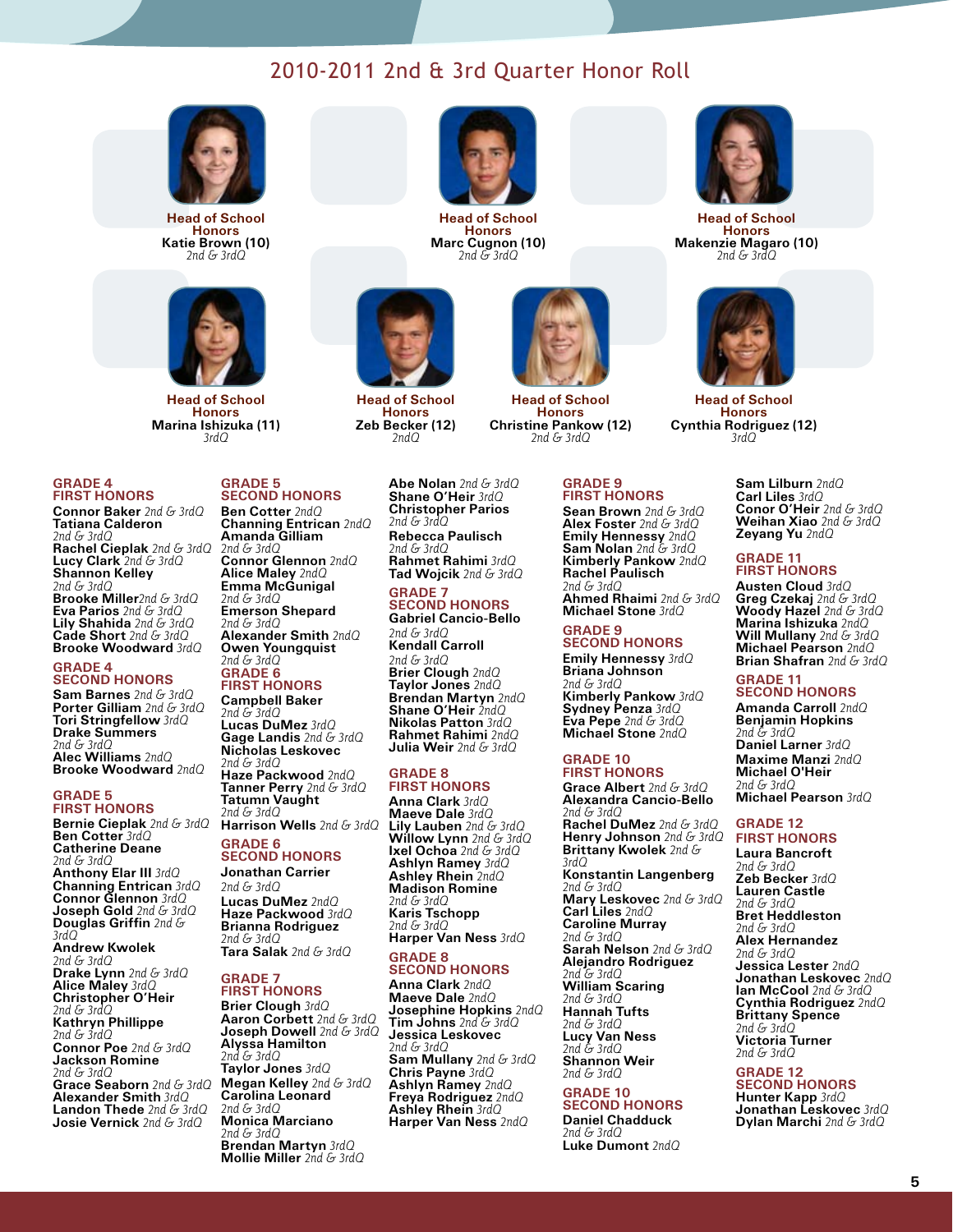## Passions, continued from page 4

of self-discovery should benefit them in their conversations with each other, their parents and their teachers."

Cugnon added that people perform at their best when they operate at the intersection of their skills, value systems and passions. "Showing them their passions," he said, "helps them to understand where they can fit in an organizational structure. Moreover, this deeper understand ing of who they are allows them to be themselves and to flourish within organizations."

Love concluded by saying that a logical next step would be to work with a school's teachers to show them how the passions of their students influence how they learn.

Love and Cugnon have written a book about this process of identifying and using your passions; it's called *The Purpose Linked Organization*.

## Wakefield's Kindergarten Class Celebrates 100 Days of School

The 16 students in Wakefield Country Day School's Kindergarten Class had a 100th Day of School celebration on February 23rd. The children completed individual projects at home and brought them in to share with the class. The children each gave a presentation to their classmates about how they completed their projects, what items they used and how they counted the objects.

The students and projects were: Ava Lubkemann-100 jungle animal stickers on a poster board with a picture of Africa hand drawn on it; Bayleigh Fox-a poster board of 100 of her favorite items – some hand drawn, some photos, some pictures from magazines; Anna Alldredge-100 macaroni noodles strung on a necklace; Sadie Heinzelman-100 of her favorite baby zoo animal stickers on a poster board; Jessica Keller-a snowman made of 65 cotton balls and 35 pompoms; Victoria Calderon-a rainbow and cloud picture using 100 mini marshmallows; Ruthie McMahon-100 hand-colored toothpicks glued on a poster board in various designs and shapes; Alexis Cross-glow in the dark unicorn puzzle – glued together; Colby Poe-100 beans glued on a piece of paper in the shape of 100; Josh Gayle-100 Lego pieces put together in a fort; Tyler Farley-100 puzzle pieces put together (puppies); Ansel Lauben-100 pictures on a slide-show presentation (computer) put to music of his trip to California; Jess Seaborn-fort made out of 100 mini-marshmallows glued together; Stuart Niessen-100 Lego pieces built together in the shape of a tower and helicopter; Jack Gerard-100 puzzles pieces put together (ducklings); and Aaron Hubley-100 jellybeans. The students also each also counted out 100 fruit loops, strung them on yarn with a "100" tag and wore their 100th day of school necklaces all day. While in class, the group made individual 100th day of school books. The pages were:

- 1) I wish I had 100<br>2) I would never wa
- 2) I would never want 100<br>3) I wish I could eat 100
- 3) I wish I could eat 100 \_\_\_\_\_\_\_\_\_\_\_\_.
- 4)  $\vert$  1 can do 100  $\vert$ <br>5) This is how 1 v
- 5) This is how I would look if I were 100 years old.<br>6) 100 dots (children drew 10 circles and then drew

100 dots (children drew 10 circles and then drew 10 dots inside each of the ten circles).

The children completed each sentence in their own handwriting with their

ideas, then drew a picture to correspond. "The children's ideas in the books were priceless," said Kindergarten teacher Jennifer Deal. "We also counted to 100 by ones, tens and fives several times during the day. To end the day, we had a 100th day party where we enjoyed cookies, popcorn and juice."

**6** their room. But that's now for another day.Deal added that the school day ended before the students could make a paper chain of 100 links together, and hang it in



## WCDS Winter Athletics

## by Athletic Director, Mike Costello, CAA

It has been an exciting winter. The school has received a great deal of recognition statewide as our girls' basketball team was ranked in the VISAA state division III poll five times and the boy's basketball team received votes in five VISAA state polls. Rachel DuMez again made a big splash at the VISAA state swim meet, earning a medal and single handedly outscored several schools in the



state. Christine Pankow won a prestigious John Youngblood Scholarship from the VIAAA, the first one awarded to an independent school student in many years.

Success came in many forms this season. The varsity basketball teams each won 12 games and made it to the semi-finals of their DAC tournament. If you did not "catch the wave" with Coach Brad Boelter and the swim team you missed a great time as they indeed made a splash in DAC swimming. I hope you saw Coach Yani Haworth and the varsity dance team's entertaining routines at the varsity basketball games. The girls also performed at the DAC basketball championships along with dance and cheer squads from 5 other DAC schools and they held their own.

It was a rebuilding year for our middle school basketball teams. The success had to be measured by the amount of on-court experience that our young teams earned. Everyone on the roster got valuable playing time as both rosters were small.

In all, we had nine student athletes earn their way on to All-DAC teams in swimming, girls basketball, boys basketball and dance. Rachel DuMez was named the female outstanding swimmer at both the VISAA Division II Invitational and the DAC Championships on back-to-back weekends. Brian Shafran reached a significant milestone when he scored his 1000th varsity basketball point. You can measure our success a number of ways; but I hope you sense the excitement of a fine winter season.

## WCDS Winter 2011 Athletic Award Winners

The following students received special awards from their coaches at the Winter Awards Ceremony held on Friday, March II:

## Varsity Boys Basketball:

**Most Valuable Player: Brian Shafran Most Improved Player: Maxime Manzi Coaches' Award: Greg Czekaj**

Varsity Girls Basketball:

**Most Valuable Player: Isabelle Eastham Most Improved Player: Christine Pankow Coaches' Award: Sarah Wells**



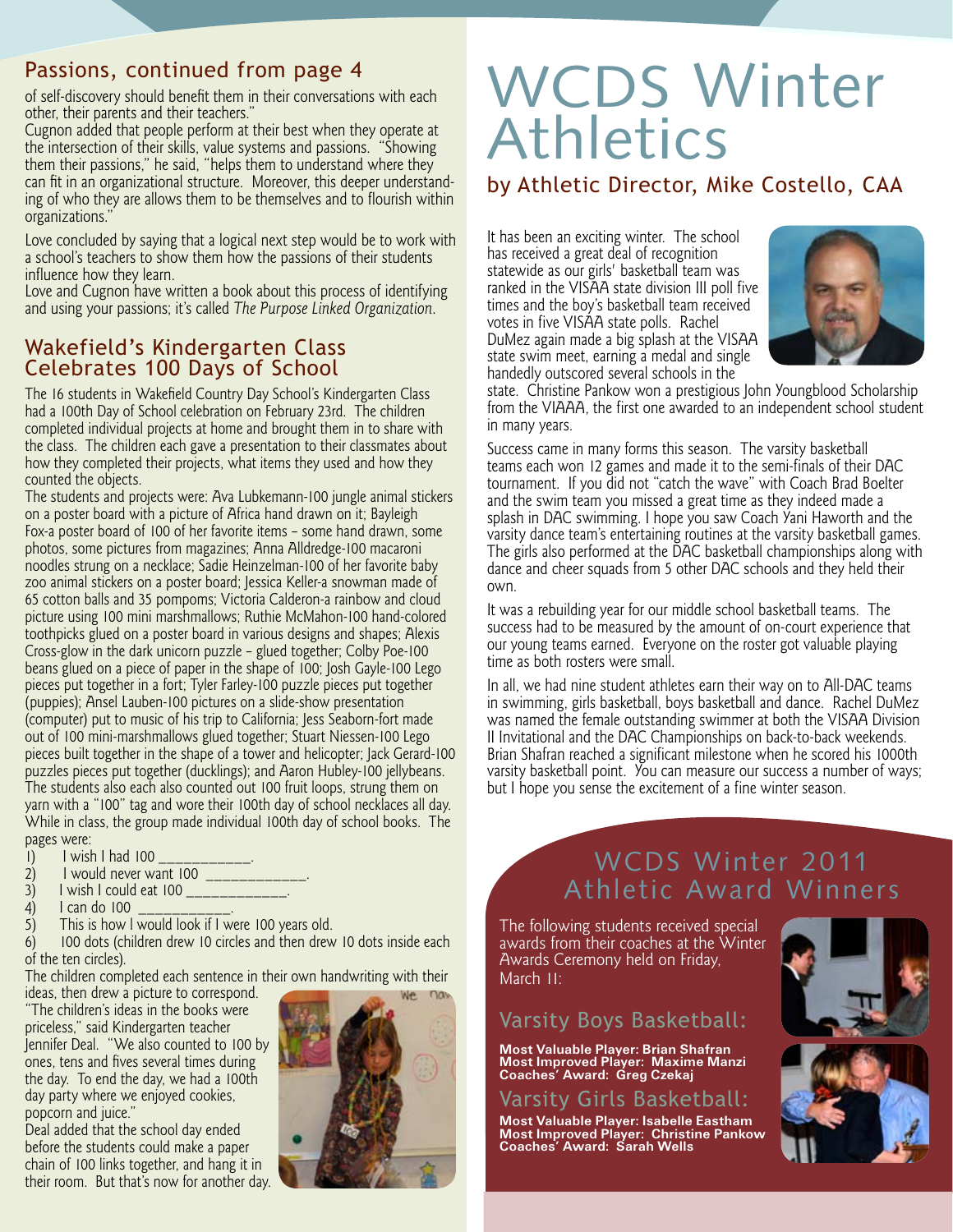Success does not come without hard work and dedication on the part of student athletes, coaches, staff, administration and parent participation. I want to thank all these groups for a fine winter season. Please indulge me as I thank the coaches for their continuing work with our student athletes: Tom Shafran volunteers his time to help out our varsity boys' basketball team. Hurley Smith, Julie Vaught and Ann Pankow assisted our basketball teams for very little compensation. Coach Smith even supervises many of the open gyms. Our head coaches: Rob Griffin, Alex Popkin, Brad Boelter, Mike Brown, and Yanileth Haworth have worked countless hours this winter. Greg Vaught, Emma Clark and I have stepped in to help out where there were needs.

The staff and faculty are always pitching in with game day operations and concessions. I want to personally thank them for their efforts. Specifically, I acknowledge Jim Hart and Lindsey Zanchettin for operating the game clock for basketball games, and Kathi Magaro for helping with the basketball score books. Their efforts have allowed me to man the door for admissions for most home games this winter. Scott Clough keeps churning the bus wheels and gets our teams to away events with his good work. He also reports scores to me, so I can fulfill our obligation to the VISAA and their score reporting requirements. The energizer bunny Mary Kay McCool, is a concession guru who keeps that operation successful and adding resources to the athletic department. Parent volunteers are a huge asset to our school, concessions and otherwise. Thanks to the many hours of help our parents offer, I deposited \$1,487.25 from concessions this winter and \$518.00 in gate admissions for a total of \$2,005.25 for the winter in these two areas alone! Additional revenue has been deposited from the athletic drink machine, donations, booster t-shirt sales and rental fees.

I need to thank my student assistants for pitching in to help the department: Tim Johns, Alex Foster, Makenzie Magaro and Amanda Carroll.

## Varsity Girls Basketball

Coach Mike Brown, assisted by Coach Ann Pankow led the girls to a 12-win season and state rankings in five VISAA State Division 3 polls. Team MVP and First Team All-DAC performer Isabelle Eastham sustained a shoulder injury at Quantico in late January that limited her and eventually sidelined her for the remainder of the season. This was a big blow as Isabelle was averaging a doubledouble in points and rebounds. In Isabelle's last game, she collided with second-leading scorer, eighth grader Maeve Dale, that resulted

in a leg injury that also finished Maeve's season. Suddenly the team was without the services

of its top two scorers; but senior tri-captains Sarah Wells and Christine Pankow stepped up their offensive games to lead the team. Sarah and Christine each had season high 19-point games late in the season to keep the successful State-ranked season



going. Sophomore Makenzie Magaro was the other regular starter on the team.

The season came to an end in the DAC Semi-finals at Fredericksburg Academy. Sarah won the team's Coaches' Award for her hard work and dedication. Christine was named the team's Most Improved Player. Isabelle Eastham and Maeve Dale were named to the All-DAC Division II team by the conferences coaches. All the players had to contribute when injuries shook up the line up, and the result was a 12-5 season that included victories over: Fresta Valley, the Front Royal Flames, Emmanuel Christian three times, Saint Michael's, Quantico twice, Massanutten Military Academy, Mountain View and Fredericksburg Academy. The team scored a season-high 71 points in its victory over Massanutten Military Academy. The seniors — Christine Pankow, Isabelle Eastham and Sarah Wells — have made a big impact and will be missed. Congratulations to the coaches and players for a State-ranked, winning season.

## Varsity Boys Basketball

Coach Rob Griffin, Coach Tom Shafran and Coach Hurley Smith crafted another winning team despite losing Andrew Smith to graduation. Team MVP Brian

> 2 team and won

Shafran highlighted his All-Conference season by scoring his 1000th career varsity point on January 24th against Riverfront Christian. Newcomer Greg Czekaj was the team's top three-point shooter. Czekaj tied Smith's school record by hitting seven three-point baskets in a victory over Saint Michael's. Czekaj joined Shafran on the All-DAC Division



## Varsity Swimming:

**Most Valuable Swimmer: Rachel DuMez Most Improved Swimmer: Will Scaring Coaches Award: Michael O'Heir**

#### Middle School Boys Basketball:

**Most Valuable Player: Tim Johns Most Improved Player: Gage Landis Coaches' Award: Shane O'Heir**

#### Middle School Girls Basketball

**Most Valuable Player: Tatumn Vaught Most Improved Player: Anna Clark Coaches' Award: Madison Romine**



Varsity Dance: **Most Valuable Dancer: Freya Rodriguez Most Improved Dancer: Mary Leskovec Coaches Award: Cynthia Rodriguez**

the team's Coaches' Award. Shot blocker and newcomer Maxime Manzi was also named All-DAC and the team's Most Improved Player. The three team award winners each were selected as Athletes of the Month at different times during the season. The teams 12 victories came over the following schools: Massanutten Military Academy, Saint John's, Emmanuel Christian twice in DAC play and once in the tournament, Quantico, Saint Michael's twice, Fredericksburg Academy, the Front Royal Flames and Mountain View. The

Winter Recap, continued on page 8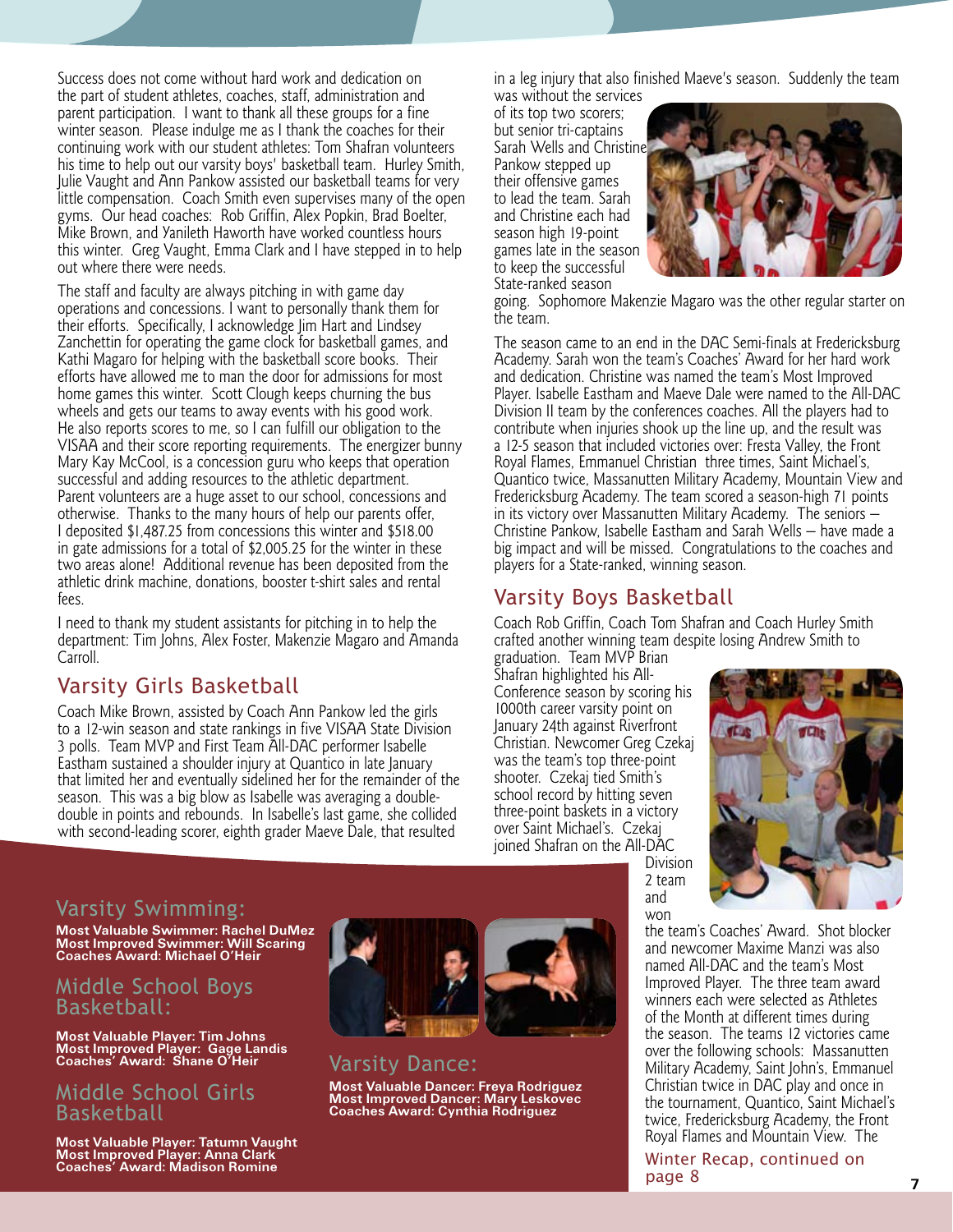## Athletes of the Month team finished the regular season tied for second place in the division;

*WCDS Athletes of the Month for November/December 2010*



Greg Czekaj *- Varsity Boys Basketball This young man has been a major factor in our team's starting the season 2-1. His 3 point shooting has given the team an additional outside scoring threat. He hit five 3 point baskets during a 17 point performance in our loss to Fresta Valley to open the season and four 3 point baskets in our win on December 7th over the Front Royal Flames. He has tallied eleven 3 point* 

*baskets on the season. He is the second leading scorer on the team averaging 12 points a game. He is a steady contributor in all phases of the game and in our school. Greg's Coach Rob Griffin had this to say about him, "It's every coach's dream to have a player like Greg on their team, both for his ability and his intangibles. In this, his first year with the team, I have already come to rely on Greg for his excellent ball handling, crisp passing and timely shooting. In addition, Greg's steady, never rattled demeanor has a calming influence on his teammates. When the game gets frantic, Greg never does."Greg also has contributed to the Varsity Swim team. Swim coach Brad Boelter said this about Greg: "Greg demonstrates consistent effort in his desire to help the team and improve his technique. Greg is an excellent team swimmer."*



Isabelle Eastham *- Varsity Girls Basketball Isabelle is a co-captain of the Varsity basketball team. She averaged a double/double: 18 points and 11 rebounds in two wins to open the season. She scored 14 of our 22 first half points in the come from behind win over the Front Royal Flames. Her defense and rebounding led our team to shut out the Flames in the fourth quarter to complete the comeback victory. Coach* 

*Mike Brown said, "Without good team defense and Isabelle, we would not have come back to beat the Flames. She scored 22 of our 33 points in the victory." Isabelle's contributions have gone beyond the basketball floor, and she continues to contribute to our school. She too has done double duty by swimming with the Varsity Swim team. Coach Brad Boelter praised Isabelle, "She brings a high level of energy to the team and had a great start at the Delaney Athletic Conference meet on December 11th."*

#### *WCDS Athletes of the Month for January 2011*

#### Brian Shafran*- Varsity Boys Basketball*

*This young man has been a major factor in his team's 6-1 record in the month of January. He has the pressure of being the primary guard and bringing the basketball up against pressure defenses. He hit a career milestone on the 24th of the month when he scored his 1000th varsity point in a 43-28 victory over Riverfront Christian.*

*WCDS Varsity Boys Basketball Coach Rob Griffin: "Brian's contributions go beyond scoring. He handles most of the team's ball- handling, and his speed and agility often allow him to break full-court presses single-handedly. He's an excellent rebounder and defensive player notching several steals a game which he often converts into fast-break points. As the point guard, he sets up our offense and distributes the ball to his teammates. Brian's contributions to Wakefield's success are all over the court."*

#### Rachel DuMez*- Varsity Swimming*

*Rachel had a great month in the pool. She has gone undefeated in the dual swim meet schedule individually. She has made the state qualifying cut times in four events: 100 Backstroke, 100 Butterfly, 500 Freestyle and the 200 IM. She has qualified to return to the state swim meet where she medaled last season. She continues to be a successful student athlete in the pool, classroom and school.*

but, due to tie breaker procedures, were the number four seed in the DAC tournament.

The team started a line up with one senior, Ian McCool, three juniors already mentioned and freshman Alex Foster. With four returning starters, the team will look to continue its streak of winning seasons next year. The boys scored a season-high 64 points in their tournament win over Emmanuel Christian and a season-low 29 points at Tandem. We will miss our two seniors in defensive specialist Ian McCool and role player Alex Hernandez. Congratulations to the coaches and players for another winning season and a season where they received votes in five VIAAA State Division III polls.

## Varsity Swimming

#### *I state medalist*



New Coach Brad Boelter came in with a splash to the swimming team. He invested a great deal of time and energy to establish a more viable program by lobbying the athletic department for financial assistance to have dedicated practice time at the WARF. Mrs. Grove and Mr. Costello agreed to help

and the team had early morning workouts twice a week with WCDS and the swimming families sharing the cost of pool time. Coach Boelter also doubled the roster from the previous season. The team had an impact on DAC swimming by tripling the number of All-DAC performers from the first year as DAC Champion Rachel DuMez (100 Backstroke and 200 IM), Conor O'Heir and Michael O'Heir all finished in the top three to earn spots on the All-DAC team. Two seniors who swam and also played basketball, Ian McCool and Isabelle Eastham, will be missed.

Rachel DuMez swam state qualifying times in four events to earn her way to the VISAA state meet. Naturally, Rachel was named the Most Valuable Swimmer. Will Scaring earned the team's Most Improved Swimmer Award and Michael O'Heir won the Coach's Award. With the 'Splash" of Wakefield swimming now created, the energy of the team and Coach Boelter should carry over to another fine season next year. Congratulations to the team and Coach Boelter for a great season.

## Varsity Dance

New Coach Yanileth Haworth brought a professional attitude to the

dance team. She had the luxury of a veteran dancer in senior Cynthia Rodriguez to help her manage the team; but together Coach Haworth and the team entertained the crowds at halftime of varsity basketball games with their peppy routines. The girls invested a great deal of time perfecting their routines. They adjusted whenever a teammate was absent. They performed well at the DAC Cheer and Dance Performances on championship Saturday during the DAC basketball tournament. Ixel Ochoa and Cynthia Rodriguez were named to the All-DAC<br>Dance team. Cynthia won the

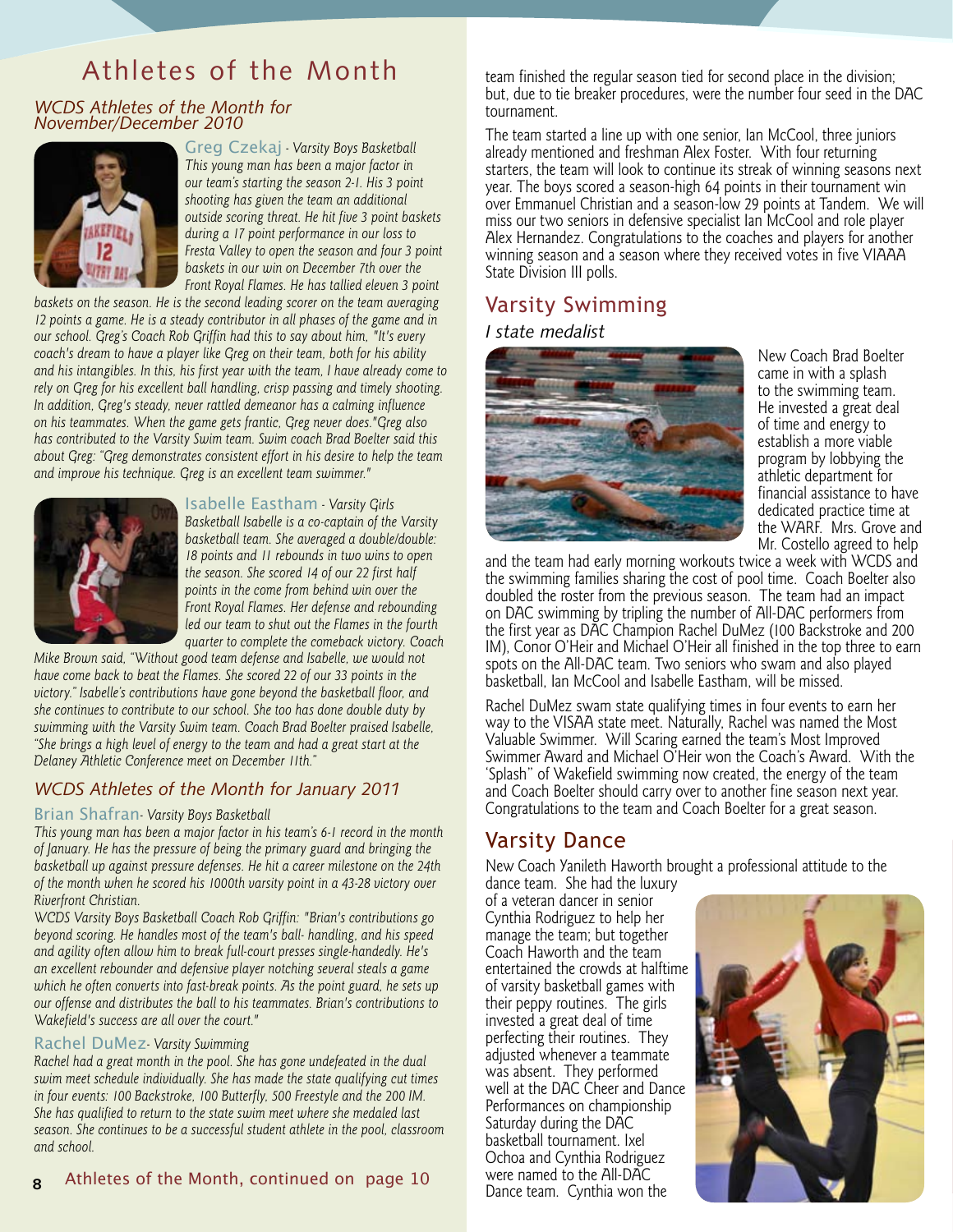team's Coach's Award and, as the lone senior, will be missed. Freya Rodriguez was named the Most Valuable Dancer for her efforts. Mary Leskovec won the team's Most Improved Dancer Award. Thank you to Coach Haworth and the girls for fine performances.

## Middle School Girls Basketball

Coach Rob Griffin headed up the Middle School girls basketball team with assistance from Coach Julie Vaught and Coach Mike Costello. The roster was small with the most- experienced eighth grader starting on the varsity team. Eighth grader Madison Romine secured the defense and earned the team's Coaches' Award. Sixth grader Tatumn Vaught was the primary basketball handler and stepped up earning the Most Valuable Player Award. Anna Clark was added to the roster after some attrition and contributed significantly to

earn the Most Improved Player Award.

Illness impacted the season as Coach Griffin and Coach Vaught found themselves with a short bench for several games. The team's lone win came right after Christmas break over Bethel Christian, but the effort level and gains in experience can not be measured in wins and losses on the scoreboard. The eighth graders who will move on are Madison Romine,



Anna Clark and Josie Hopkins. Coach Griffin's varsity basketball schedule conflicts meant that Coach Vaught stepped in to be the Head Coach on several occasions. She did a good job in this role. Congratulations to the coaches and players for a season of valuable experience and strong effort.

## Middle School Boys Basketball

Most of the critical pieces of the winning 2009-2010 team moved onto the varsity basketball team, leaving only one major contributor for this season, Tim Johns. Coach Alex Popkin stepped in to coach the team in a rebuilding process. Young and less experienced players had to play to gain victories of experience. The scoreboard showed only two wins over Bethel Christian and Chelsea Academy, but did not tell the story of the season. Many young players were thrust into pressure situations that will pay dividends in future seasons. Tim Johns led the team in virtually every statistical category to include a 40+ point performance in the victory over Bethel earning him the MVP Award. Shane O'Heir's consistent effort on and off the court

earned him the Coach's Award. Gage Landis' ever-improving game earned him the Most Improved Player. Tim John's contributions will be missed as he moves up to varsity basketball next year. Congratulations to Coach Popkin



and the team for great effort and improvement over the course of the season.

## Wakefield's DuMez Shatters Swim Marks

Rachel DuMez, a sophomore at Wakefield Country Day School, was named the Outstanding Female Swimmer at the VISAA Division II



Swimming Invitational hosted by Seton School at the Freedom Center on February 5th. In her two individual races, DuMez, a Front Royal resident, finished first in both and shattered Conference records in the 100 Butterfly and 100 Backstroke. Her 100 But terfly time was 1:01.29, beating the previous record by 4.71 seconds; that's a remarkable feat in a one-minute race. Her 100 Back-

stroke time was 1:01.89, besting the previous record by 1.4 seconds. DuMez is currently undefeated in all of her races this season. She has attained State qualifying times in the 200 Individual Medley, the 100 butterfly, the 500 freestyle and the 100 backstroke.

"Rachel is a gifted swimmer who is ever striving toward excellence," said Wakefield's Athletic Director, Mike Costello. "I am not surprised she has performed this well against such a talented pool of swimmers from all over the state. Coach Brad Boelter and the swimmers have dedicated countless hours toward improving their times, and Rachel is a reflection of this work. Everyone here at Wakefield Country Day School is proud of Rachel for her accomplishments and the team for their success."

The meet included Delaney Athletic Conference schools and middle to small sized schools from all over the state.

#### Wakefield's Shafran Scores his 1000th Point

Wakefield Country Day School junior, Brian Shafran, scored his



1,000th point in the second quarter of the Owls 43-28 victory over Riv erfront Christian on January 24th. Shafran finished with 11 points to lead the team in scoring. Shafran has been a member of the varsity basketball team at WCDS since his eighth grade year. He entered the game needing four points to hit the 1,000 point mark and made a shot driving down the right side of the lane to reach this significant career mark.

Boys Basketball Head Coach Rob Griffin said, "what's remarkable about Brian is how much responsibility he has. He is our ball handler and ball distributor and even calls plays on the court. This recogni tion is for his scoring, but he should be known as much or more for his overall play. He is also an outstanding representative of a Wake field student."

"It is no small feat to reach the 1,000-point mark in a varsity basket ball career," said Mike Costello, Wakefield's Athletic Director. "I am honored to enjoy this accomplishment with Brian, his coaches, his teammates, his classmates and his parents. I know the hard work and dedication that is required to reach such a high goal. Brian has not been the go-to scorer most seasons, yet he has systematically worked to score and to contribute to his team's success. He has had to handle the basketball for the better part of the last two seasons which makes this accomplishment even greater, as the demands of running a team from the point guard position typically distract from a player's scoring opportunities. Brian has been an integral part of our winning teams in our recent history."

**9** 2,043 points in his career, and former teammate Andrew Smith (2006- Shafran joins former Owl players Pat Dale (2003-2007), who scored 2010), who scored 1,696 points, as the only three players in school history to reach this special milestone.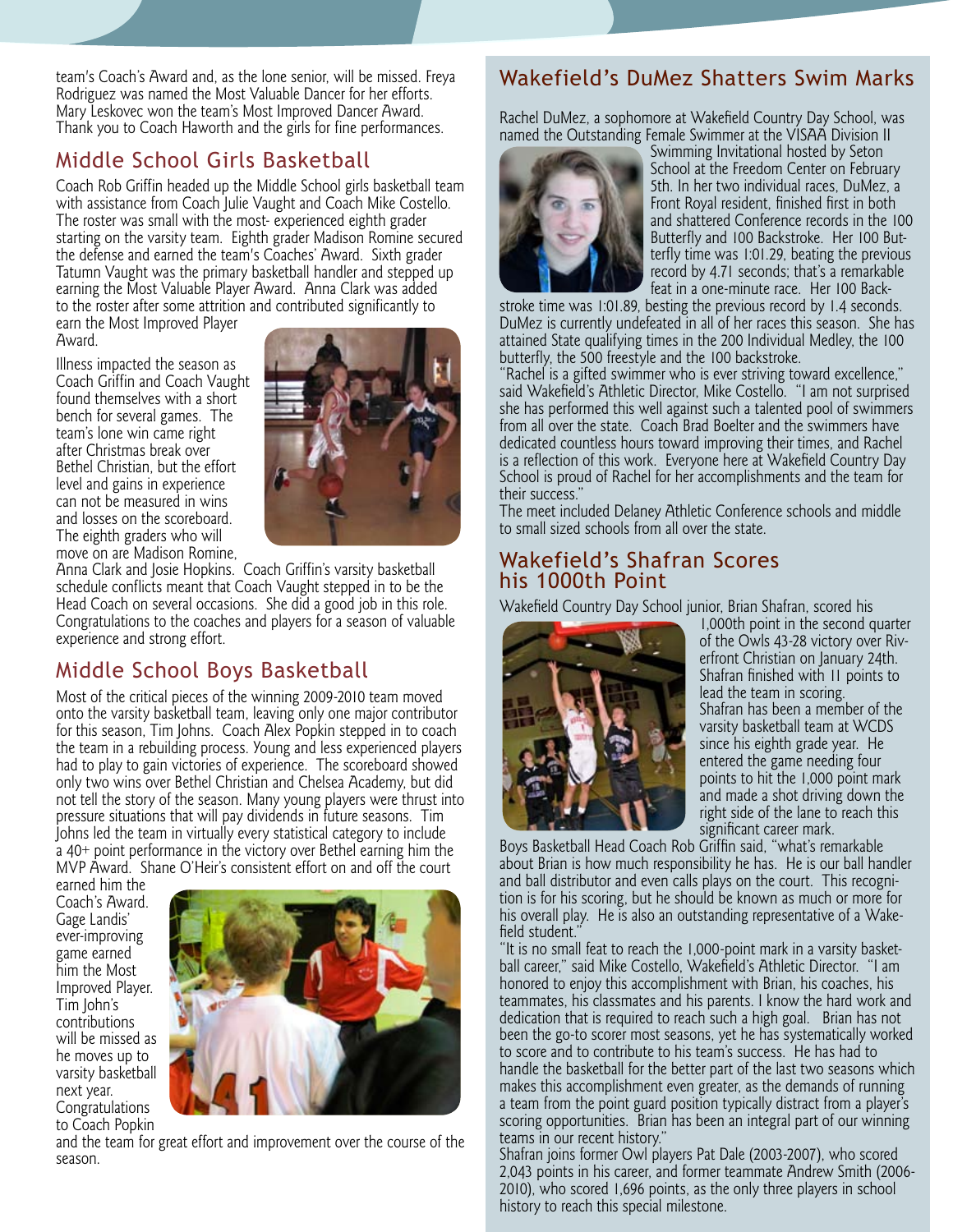#### *WCDS Athletes of the Month for February 2011*



**Maxime** Manzi*- Varsity Boys Basketball This young man has been a major factor in his team's 12-6 record for the season and his team's trip to the DAC Division II semi-finals.* 

*Maxime's influence on the basketball team was felt not just in the stat line, but also in his always positive attitude. WCDS Varsity Boys Basketball Coach Rob Griffin: "The best compliment I can give a player is that they are an excellent teammate, because being a good teammate doesn't take just athletic ability. It takes a will to compete and humility to sacrifice personal objectives for team objectives. Maxime is an excellent player, but also an excellent teammate."*

Christine Pankow*- Varsity Girls Basketball After losing both of the team's top two scorers to injury, Christine stepped up and took over the position of point guard on offense, and of post defender on defense. She averaged 14 points a game, eight rebounds and four assists and, perhaps most importantly of all, only four turnovers a game. She and her teammates stepped up their games, and Christine twice scored 19 points in games at the end of the season which is a career high for her. She helped her team to the DAC Division II Semi-finals and a final record of 12-5. WCDS Varsity Girls Basketball Coach Mike Brown: "Christine really stepped up her game and combined with Sarah Wells to lead the team after we lost our two all-conference players to injuries."*

#### *All - Conference Athletes*

DAC II Basketball: All-DAC DIvision II Isabelle Eastham - 1st Team Maeve Dale - 1st Team Greg Czekaj - 1st Team Maxime Manzi - 1st Team Brian Shafran - 1st Team

DAC II Dance: All-DAC DIvision II Ixel Ochoa Cynthia Rodriguez

DAC Swimming: All-DAC DIvision II Rachel DuMez - two events Conor O'Heir Michael O'Heir

## Winter Events

## Wakefield Presents Christmas Concert and Play

On Friday, December 10, Wakefield Country Day School held its annual Christmas Concert. An appreciative audience greeted the students in grades one through seven who beautifully performed their "Traditional Christmas." The Wakefield Chorus added depth and sophistication, performing several challenging numbers in beautiful harmony. The School's instrumentalists contributed as well, with an impressive number of performers and a guitar accompaniment to the entertaining first grade presentation of a folk song. The grand finale of "The Twelve Days of Christmas," complete with three live French hens, ended the concert with a Wakefield favorite! The children mastered various parts and harmonies, attending closely to their direction and demonstrating their knowledge of vocal performance. They were justifiably proud of what they had learned, and the audience, judging by its reaction, was very happy with the program.

Following the lower school concert, attendees and performers enjoyed delicious cookies provided by various Wakefield Country Day School bakers. Then many families stayed for the seventh grade production of *A Christmas Carol*. The students' mastery of their lines and scene changes impressed all, especially given the









few after school rehearsals. The students adapted the play to a setting in New Orleans with Scrooge as a mortgage banker. Adults found the jitterbug scene at Mr. Fezziwig's Christmas party, with all the twelve- and thirteen-year-olds skillfully executing swing dance moves, both surprising and entertaining.





### Wakefield Holds Medieval Banquet

Students and administrators at Wakefield Country Day School held their annual Medieval festivities and Banquet on March 4th in the afternoon and evening. The School's gymnasium was transformed into a medieval village with a castle, tavern, maze, stocks and games of skill.

With all participants in era-appropriate costumes, the highlights of afternoon faire included stations where students could try their hands at stained glass making, medieval brass rubbings, leather stamping, chain mail making, period calligraphy, Viking finger weaving, herb mixing and identification.

Students also had a chance to embroider a reproduction 'Bayeaux Tapestry'-depicting scenes from the famous tapestry chronicling William the Conqueror's conquest of England, try on hand made chain mail shirts, participate in a knife throwing and archery tournament, fight head to head in full (leather) armor using realistic foam swords, fire a trebuchet (medieval catapult), run an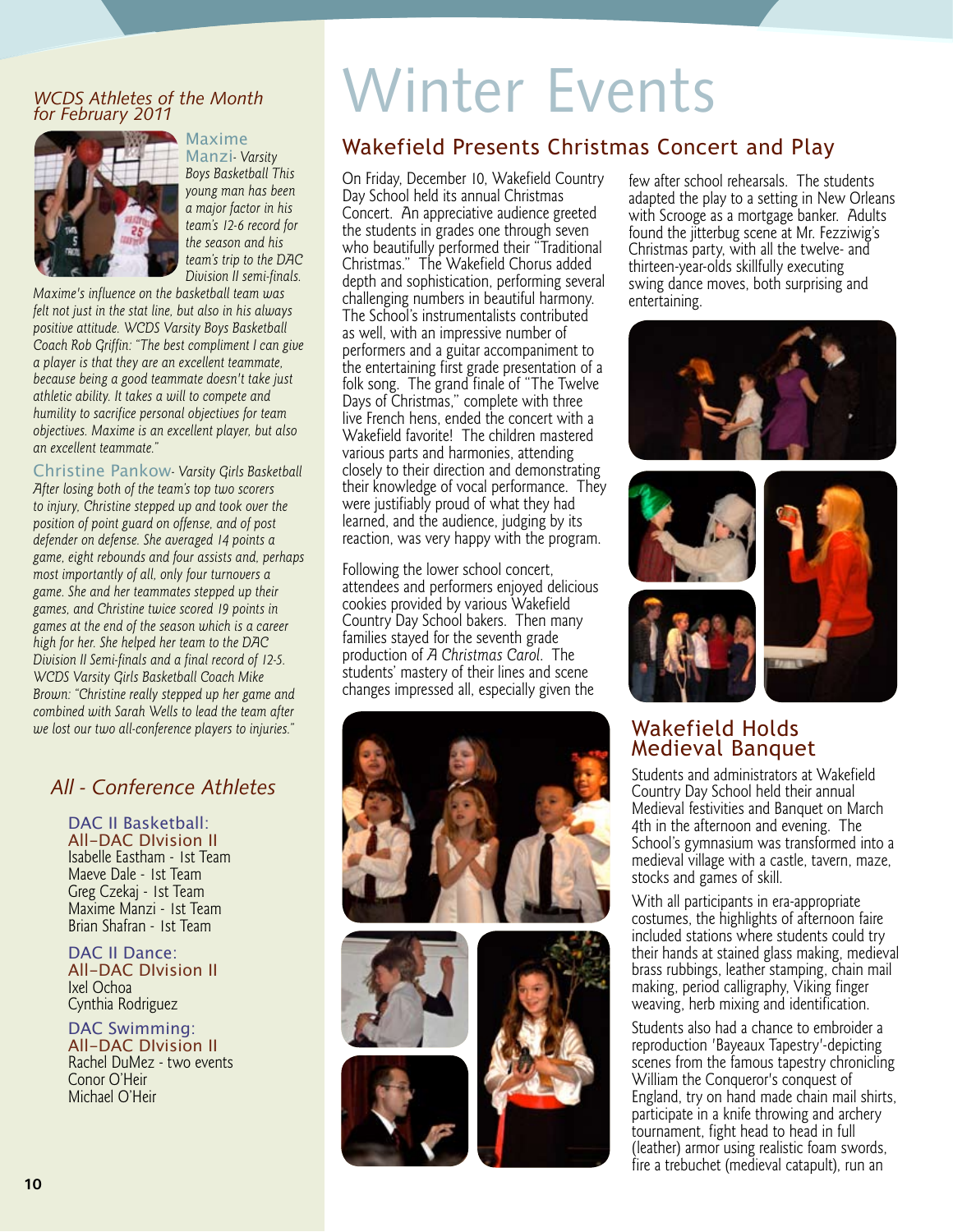obstacle course which included crawling through a secret passage in a 15-foot tall barbican gatehouse and run in the crowd



favorite, pancake races. Students could purchase a variety of savories including apple fritters made from a 14th century recipe at the Captive Hart Tavern.

The Banquet followed. All diners ate off trenchers (wooden or pewter plates or bowls) with no other utensils. The meal was a feast of spit-grilled beef (cooked on the front lawn), ham, whole roasted chickens, spiced venison pies, a selection of quiches and pickles, herbed popovers, cheesecake, spiced honey cakes, wafer cookies, fruit tarts, meringues and fresh fruits and cheeses.

After the Banquet, students from the 8th grade class provided the evening's entertainment. Earl Timothy of Wakefield Castle (Tim Johns) and his lovely wife, Lady Lileth (Lily Lauben), foiled an attempt to murder her hatched by her jealous sister (Madison Romine) and carried out by two bumbling assassins (Chris Payne and Sam Mullany). The skit included several poisonings, a rollicking sword fight sequence and trial by hot oil.

Others in the play, as members of the Court or Castle Guards, were Amy Chadduck, Anna Clark, Maeve Dale, Josie Hopkins, Jessica Leskovec, Willow Lynn, Ixel Ochoa, Ashlyn Ramey, Ashley Rhein, Freya Rodriguez, Karis Tschopp, Harper Van Ness and Seong Won.

## Alumni News

#### Wakefield Alumni Take Silver Bucket Game

In a spirited contest with an appreciative crowd, Wakefield Country Day School's Alumni team defeated a team of current boys and girls players 43-21 on Sunday afternoon in the School's gymnasium. In doing so, they were awarded the traditional Silver Bucket as winners of the annual Jon Lee Memorial Silver Bucket Game.

In the winter of 1982, Lee helped to start the Wakefield boys' basketball team by letting them practice that year in his warehouse while the gymnasium was being built. He arranged the first game with alumni and both conceived the award and presented the first bucket to the student winners. The game has been played every year since then. Lee's name was added to the award in 2009, after he passed away.

The Alumni team was led by the defense, rebounding and 3-point shooting of 2010 graduate Andrew Smith '10. Freshman Alex Foster and seniors Isabelle Eastham and Ian McCool were standout players for the student team. The game was close for one quarter, but the older team broke it open in the second quarter. Their experience and unselfishness produced marvelous interior passes that led to easy lay-ups and bunny shots.

Playing for the Alumni team were Todd Landis '84, John Piper '84, Colby Cowherd '95, Charles Cowherd '99, Paul Beatty '04, Jesse Paul '05, Ben Luke '07*,* Patrick Brown '10, Christian Martinez '10,

#### Cooper Weir '10 and Smith.

Kathleen Grove, Head of School, presided over the event and made the trophy presentation. Athletic Director Mike Costello was the Game Official. Mark Dick and Tom Shafran were guest referees.

## Scripps Research Scientist Publishes Paper

Scripps Research Institute scientists have identified two proteins with potential to be important targets for research into a wide range of health problems. The study was published in Science Express, the online edition of the journal Science, in September.

Scientists studying a variety of fields -- pain and touch, hearing, sensing blood pressure, and so forth -- have been hunting for these types of proteins for a long time.

"Over the past 10 to 15 years," one said, "researchers have described ion channels, fast-signaling proteins, which are activated by shifts in temperature and are required for thermosensation. However, until now we did not know the identity of these proteins that sense force or pressure."

The authors of this paper included Manuela Schmidt, Taryn J. Earley, Sanjeev Ranade'99, and Adrienne E. Dubin of the Scripps Research Institute Department of Cell Biology.